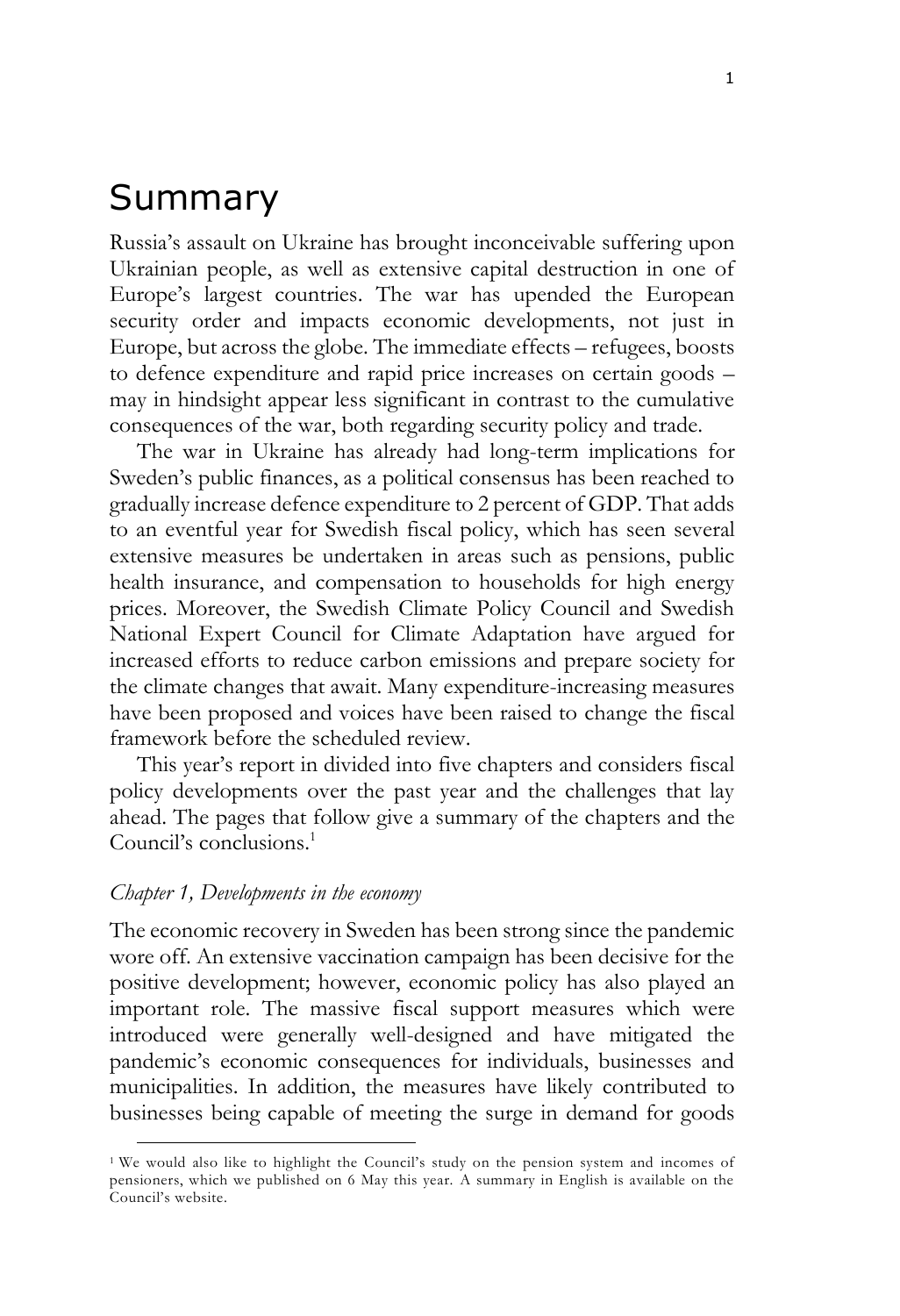and services after the pandemic. In the business sector, the recovery has been particularly strong in the areas which were hit the hardest by the necessity of social distancing, and thus far there are few signs that the pandemic will result in any larger changes to the structure of the economy. The labour market has evolved more positively than expected, employment has increased sharply, and the recovery has been especially strong among young workers. However, the situation among those with low education is more worrying, and particularly among foreign born without an upper-secondary school degree. They were badly affected by the pandemic, and the group's unemployment rate remains sharply elevated. It is crucial that measures are taken to address this problem.

Prior to the war breaking out, the global economic recovery was characterised by uncertainty over how the pandemic would evolve; vaccination rates are low in many developing countries and the risk of new mutations of the virus was present. The war in Ukraine means that the uncertainty around short-term economic developments has risen markedly. The war has already weakened growth prospects and contributed to increased risks in the world economy. In April, the IMF lowered its forecast for global trade and growth for 2022 och 2023.

Increased inflation poses a significant risk going forward. Inflation had risen to its highest level in decades even before the war, as a combined result of the strong recovery and various supply disruptions. Further price increases on raw materials and groceries in the wake of the war has induced many central banks to sharpen their tone and, in some cases, to make monetary policy adjustments. The Riksbank raised the repo rate from 0 to 0,25 percent at the end of April, and it forecasts further increases to 1,5 percent by the end of next year. Higher interest rates will impact countries with high debt levels, whether the debt is public or, as in Sweden, mainly private. Asset price declines cannot be ruled out, which may cause concern in financial markets and reverberations across the real economy.

Taken together, the uncertain situation means that the public sector must be prepared for contingencies, and that Sweden's strong fiscal position is an asset.

#### *Chapter 2, The fiscal framework*

In relation to the economic forecasts which constituted the basis for policy in the Budget Bill of 2022 and Economic Spring Bill of 2022,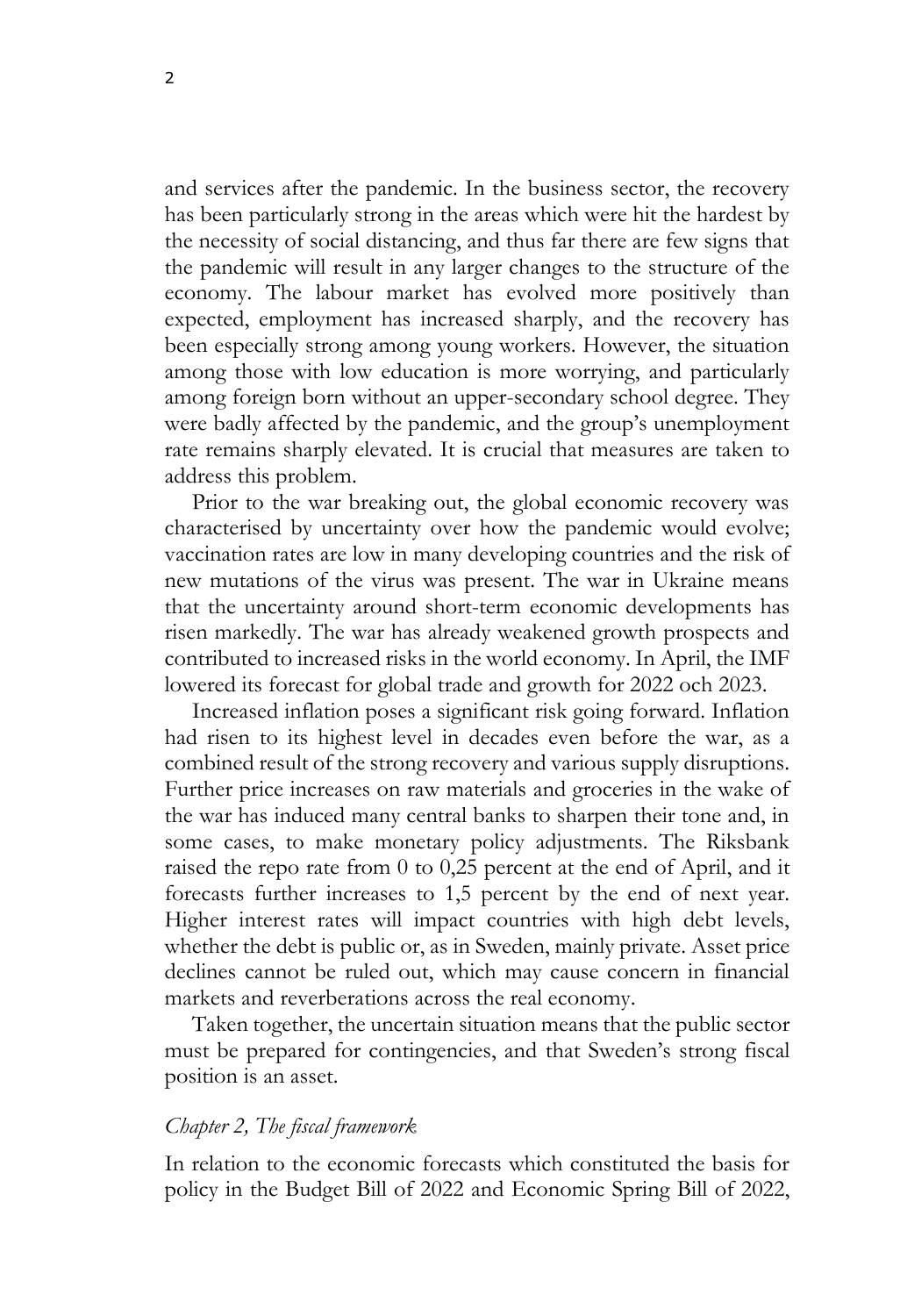the scope of unfinanced measures is too large. That includes the budget proposal of the opposition, which won the vote in parliament. Although the economy was deemed to be at potential in 2022, the government and parliament chose to deviate from the surplus target by nearly one percentage point. The government motivates the deviation by referencing stabilisation policy needs and an ambition to increase employment. The government's motivation does not persuade. First and foremost, the government's own forecast indicates that the economy is above potential. Secondly, structural reforms to increase employment or targeted measures to alleviate the situation among foreign born and people without upper-secondary school degrees, could have been enacted without exceeding the limits of the surplus target.

According to the fiscal framework, the budgeting margin in the spring bill should be at least 1,5 percent of the capped expenditure for the upcoming year, which corresponds to around 23 billion SEK for 2023. In the spring bill, it is instead estimated that the expenditure ceiling will be exceeded by about 7 billion SEK. In other words, the deviation from the guidelines amounts to 30 billion SEK. The budgeting margin continues to be too low in 2024. As such, economic policy deviates from the framework's guidelines in relation to the expenditure ceiling in both 2023 and 2024. If there is a risk that the expenditure ceiling is breached, the budget law stipulates that the government either takes measures, or propose suitable measures to the Riksdag, to prevent that from happening. The government chooses not to do so with reference to prevailing uncertainties. Contrary to the government's position, the Council views uncertainty as grounds for caution with taking on new expenditure. It is stated in the spring bill that the government will get back to the parliament with a proposal for expenditure-limiting measures in connection with the budget bill in the autumn. The Council believes that the government should have discussed the extent of such measures, including which prioritisations might come into question, in the spring bill's guidelines for economic policy.

As noted in last year's report, there are worrying signs that the unitary budget process is being eroded. Developments over the past year have reinforced this concern. The unitary budget process is a central element of the fiscal framework; it creates conditions for a structured analysis of different proposals and contributes to clarifying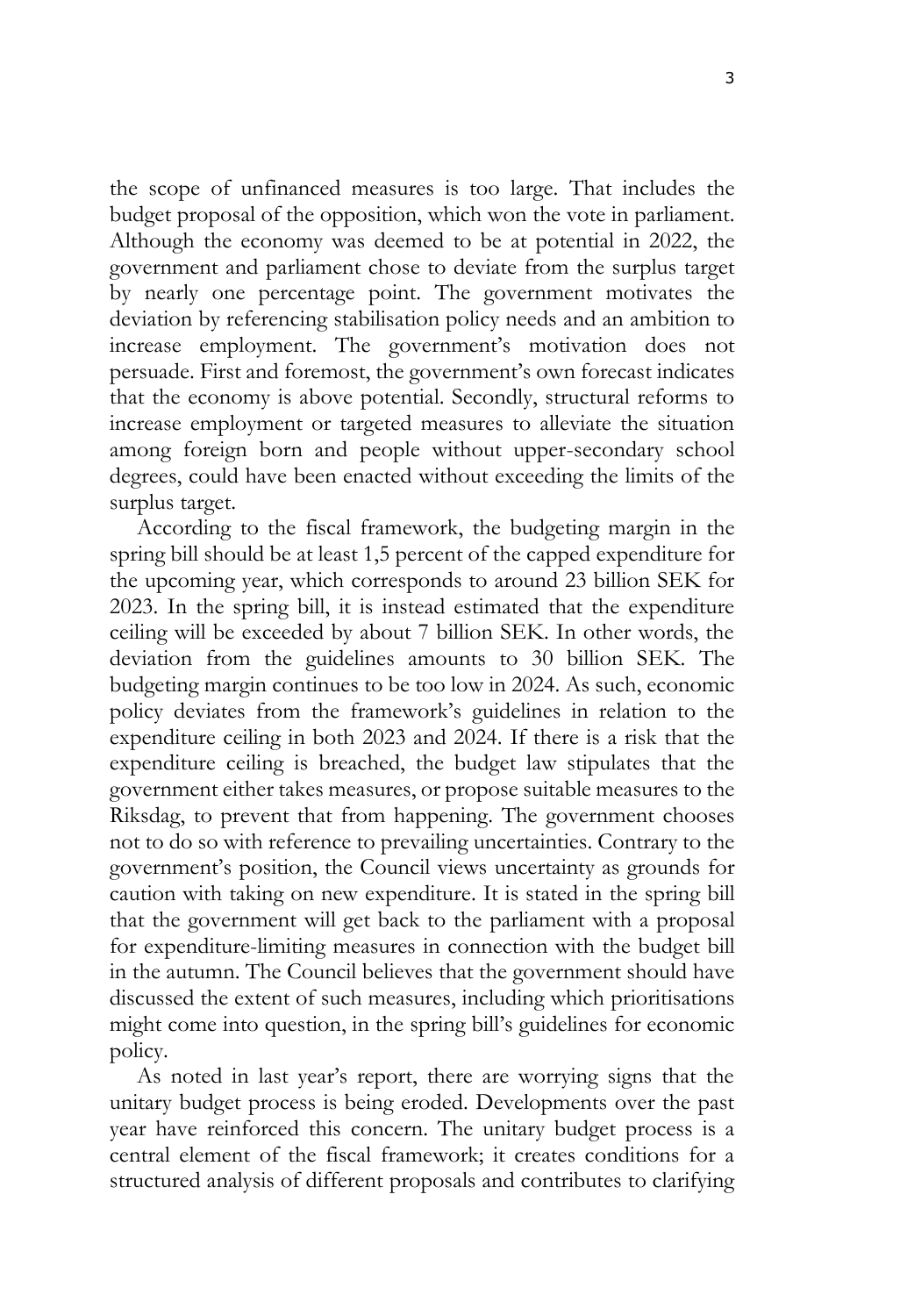political priorities. To maintain a unitary budget process, proposals with sustained budgetary effects should be made in the budget bill, and changes to the current budget are normally proposed twice a year, in connection to the budget bill and spring bill. The sustained increase in defence expenditure, the rapid decision on which was necessitated by changing geopolitical circumstances, can be viewed as a reasonable exception to the rule. However, the "garantitillägg", a monthly grant of up to 1 000 SEK to one million pensioners, should have been handled within the regular process.

Large scale proposals to increase expenditure have recently been handled outside of the ordinary budget process, and extensive measures have been taken without being financed. In last year's report, the Council was generally positive to the policies which were introduced to alleviate the economic consequences of the pandemic. We were simultaneously concerned that the budget process was being weakened, and developments since then have strengthened that concern. It is important that the process is normalised and that the possibilities to change the budget, whether it be through bills or committee initiatives, are used conservatively. A fragmented budget process risks becoming a weak budget process, with an insufficiently holistic view and a lack of prioritisation.

#### *Chapter 3, Labour market and public finances in the long term*

In recent decades, Sweden's public debt ratio has been greatly reduced. Rising employment among older workers is an important part of the explanation for this positive development. Various measures which may affect the employment rate in older age groups have recently been adopted and announced.

The Council is positive to the introduction of a "riktålder" in the pensions system because it will raise the minimum age of eligibility for public and guarantee pension. This will likely contribute to a higher rate of employment among older workers. However, the magnitude of this effect is uncertain. There still exists a strong norm to retire at the age of 65, and age discrimination in the labour market continues to inhibit the extension of working life. There is a risk that such problems will mitigate the riktålder's effect on employment among older workers. If the average age of exiting the labour market rises by 0,5 years less in the coming two decades than expected in the NIER's base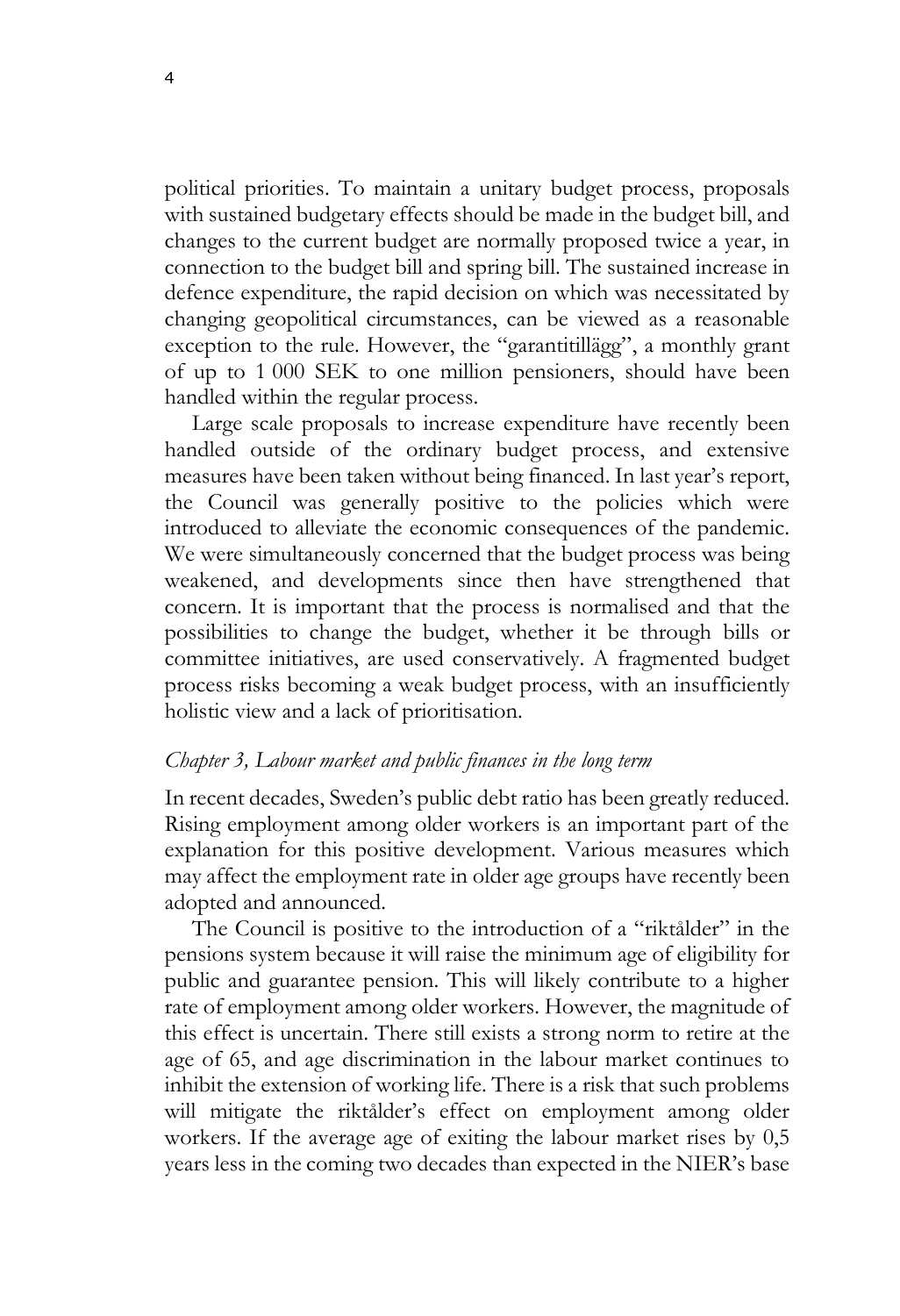scenario, we estimate that public debt will rise by 5 percent of GDP over the corresponding time period.

Several changes to the public health insurance system have been announced and implemented, some of which will increase the number of persons who are granted sick leave and sickness benefits. Among other things, this pertains to the so called "trygghetspension". Based on prior experience of similar changes, there is a risk that the announced reforms, all of which imply a relaxation of labour capability evaluation standards, have considerable negative effects on employment. A design of the sickness benefit system whereby the capability of older workers is evaluated against a more limited segment of the labour market appears especially significant in this regard. Based on historical experience, employment may diminish by 120 000 persons in the coming twenty years. In such a scenario, public debt could increase by as much as 15 percent of GDP.

Both these calculations, on the importance of the riktålder and the changes in the public health insurance system, illustrate the significance of employment to public finances. When announcing reforms which may have a negative impact on employment, it is crucial to consider the extensive empirical experience that exists, and to work with reasonable assumptions and safety margins. Otherwise, there is a great risk that other important public commitments are crowded out. Reforms of this kind should regularly be evaluated and complemented with policies in other areas which promote a longer working life.

## *Chapter 4, Climate measures – the need for public financing*

If the Riksdag's objectives for climate policy are to be achieved, the pace of climate transition must be accelerated. Against this background, arguments have been put forward to revise the fiscal framework earlier than planned, the purpose being to create fiscal space for credit financed climate measures. To form a well-founded opinion on the merit of these arguments, it is necessary to closely consider the extent of the public commitments which may become necessary over the coming years. Oddly enough, no comprehensive investigations have been made.

If the current climate targets are treated as given, such an investigation would need to be based on an analysis of how well the targets are met, to what extent public interventions are needed and whether these interventions should be financed through higher debt,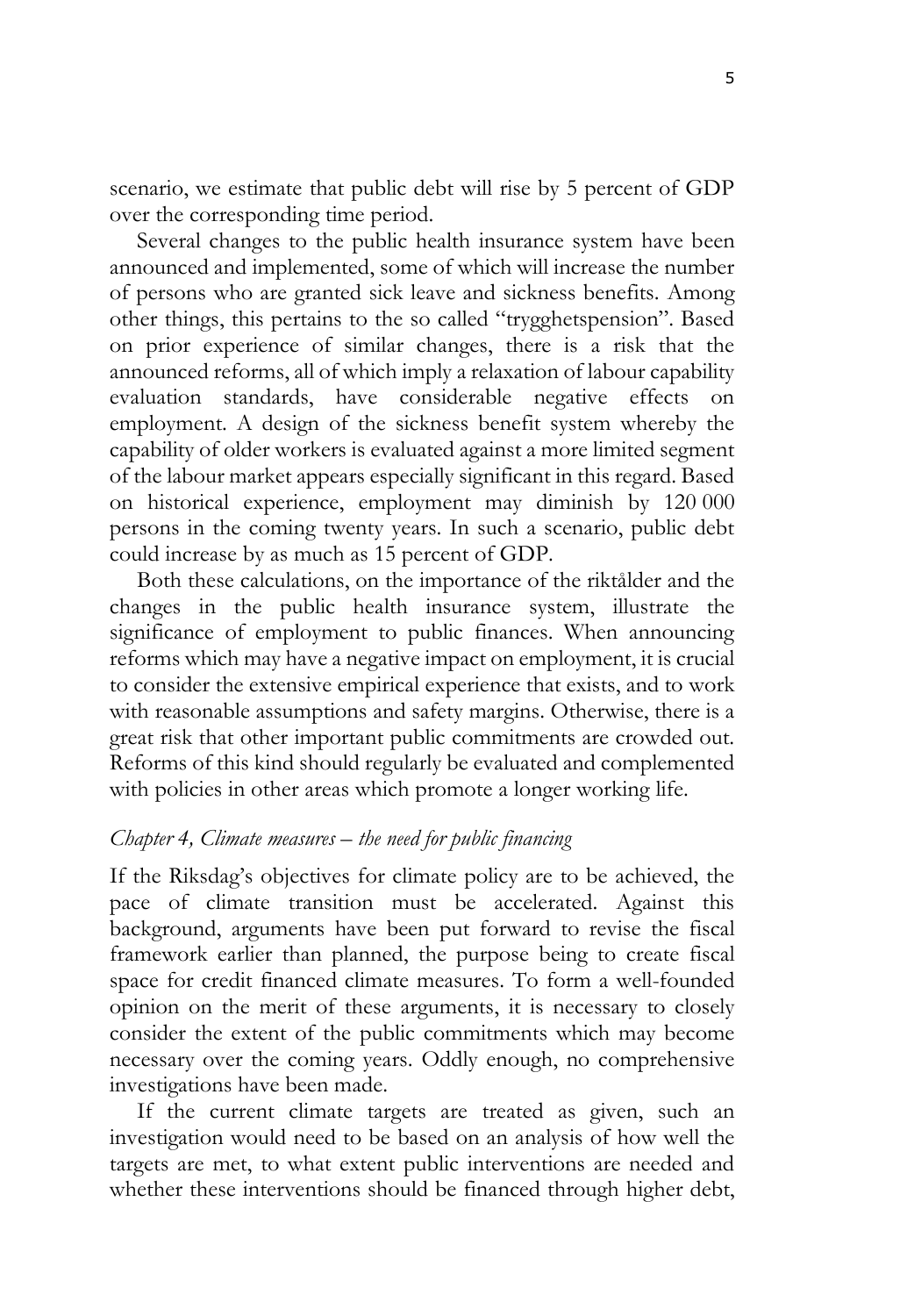higher taxes or lower expenditure in other areas. The Swedish Fiscal Policy Council does not have the resources to conduct such an investigation which, in addition to its extent, would require political considerations to be made. In approaching the issue, we have therefore chosen a narrower perspective which departs from assessments made by public investigations, authorities and other actors. The point of departure for these assessments are assumed to be that Sweden meets the Riksdag's target of net carbon neutrality by 2045.

Our review suggests that large scale climate-related investments will indeed be necessary over the coming decades, especially to ramp up electricity production and expand the transmission network. However, the lion's share of these investments will most likely be financed by businesses and households. The reports we have reviewed generally do not describe public financing as the main bottleneck for cutting emissions. Rather, it is streamlining of authorisation processes, stable and clear rules, and national coordination which are needed. An exception is financing of charging infrastructure for electric vehicles and hydrogen refuelling stations, which need to be financed by public means in areas where market solutions are not realistic. Another exception is investments in so called biogenetic carbon capture and storage systems. We identify several knowledge gaps with respect to the necessity of public financing in the green transition, the most important of which pertains to the need for measures to adapt society to the climate changes that lay ahead.

Taken together, existing accounts suggest that the need for publicly financed measures sums to 25–45 billion SEK per year over the coming decades. These numbers encompass efforts to cut emissions, prepare society for the coming climate changes and provide aid in the event of extreme weather disasters. That is in addition to the planned climate-related investments which make up the current twelve-year infrastructure plan, and which sum to about 60 billion SEK per year in today's prices. The uncertainty, however, is considerable.

#### *Chapter 5, Should the framework be reviewed?*

The fiscal framework was revised in 2019 based on the recommendations of a parliamentary committee from 2016. During the revision, it was also decided that further reviews should be conducted every eight years. The chosen interval of eight years was the result of a trade-off between different factors. In the interest of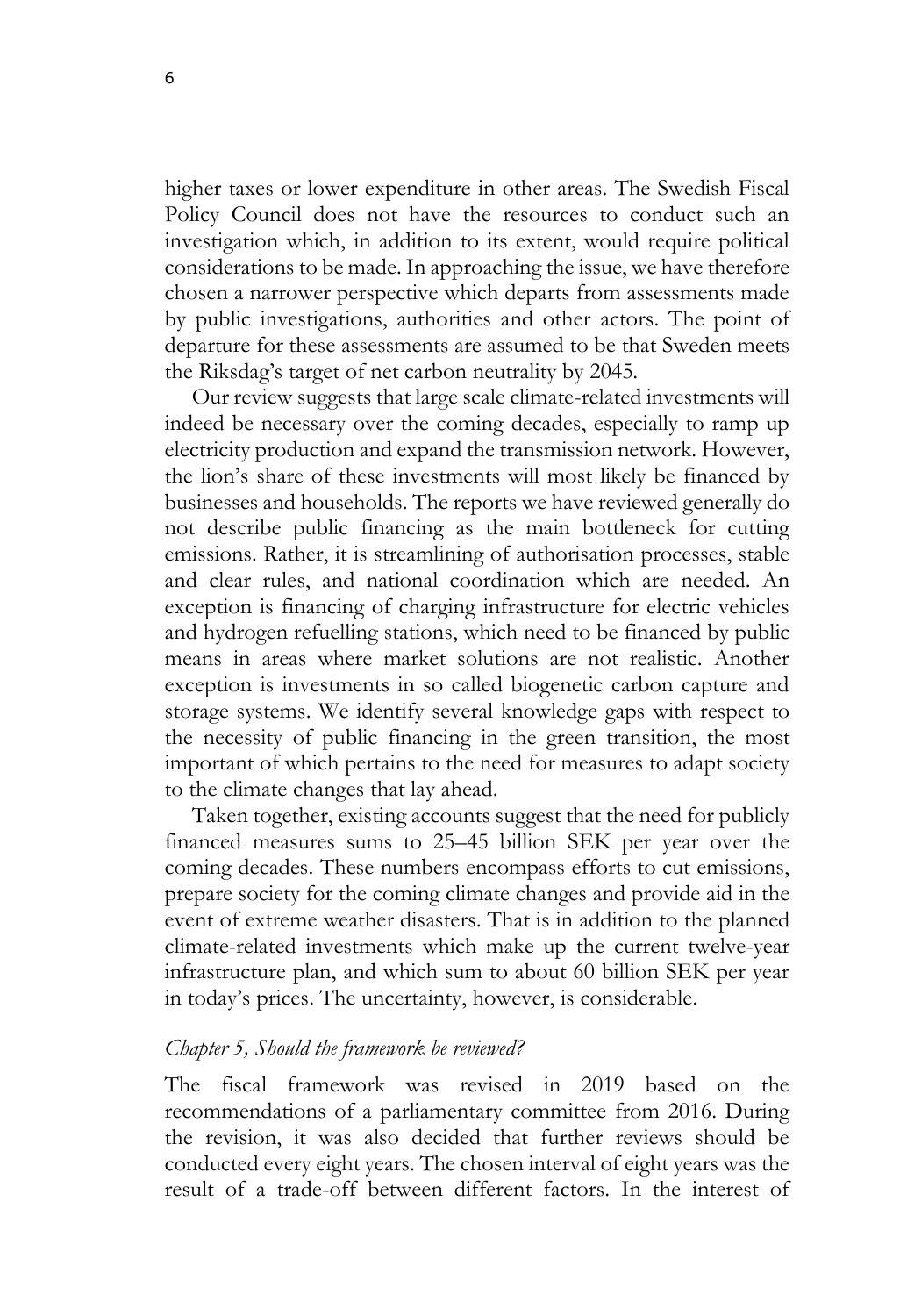stability and predictability, the framework should not be changed too often. A framework which is frequently altered loses in strength and credibility and becomes difficult to evaluate. On the other hand, a framework which is never revised, even when circumstances change substantially, risks losing legitimacy and fading into irrelevance over time.

A number of arguments have been put forward to change the framework before the scheduled review. That would imply a deviation from the agreed upon order of conducting a review every eight years. The threshold for changing the framework in advance ought to be higher than for changes within the boundaries of the existing order. Nevertheless, altering the framework before time should not be ruled out if new and relevant information comes to light.

The arguments in favour of changing the framework can be divided into four categories: the framework limits the contribution of fiscal policy to macroeconomic stabilisation; it has constituted a drag on public investment; it disregards the low interest rate environment; and it takes no notice of the need for additional resources to public sector commitments.

The Council's assessment is that the framework has neither hampered the effectiveness of stabilisation policy, nor lowered public investment. Interest rates are still low by historical standards, which may constitute an argument for higher debt levels. However, government bond yields have increased markedly in the last year, and do not differ meaningfully from the yields which prevailed when the decision on the previous framework change was taken in the autumn of 2017. Moreover, steadily increasing private debt levels in Sweden, increased public debt abroad and the deteriorating geopolitical situation underlines the importance of strong public finances. Moreover, the framework does not stand in the way of a sustained increase in ambitions within the public sector. A greater commitment in the area of public welfare should, however, be financed by either higher taxes or through prioritisation with existing means.

There is extensive support for increasing defence expenditure to 2 percent of GDP, and the Swedish Armed Forces communicated in April that the target can be reached by 2028. Compared to current levels of defence spending, the new target would correspond to a total increase in expenditure of about 30 billion SEK, or 5 billion SEK per year. In the Council's view, such a comparatively small annual increase